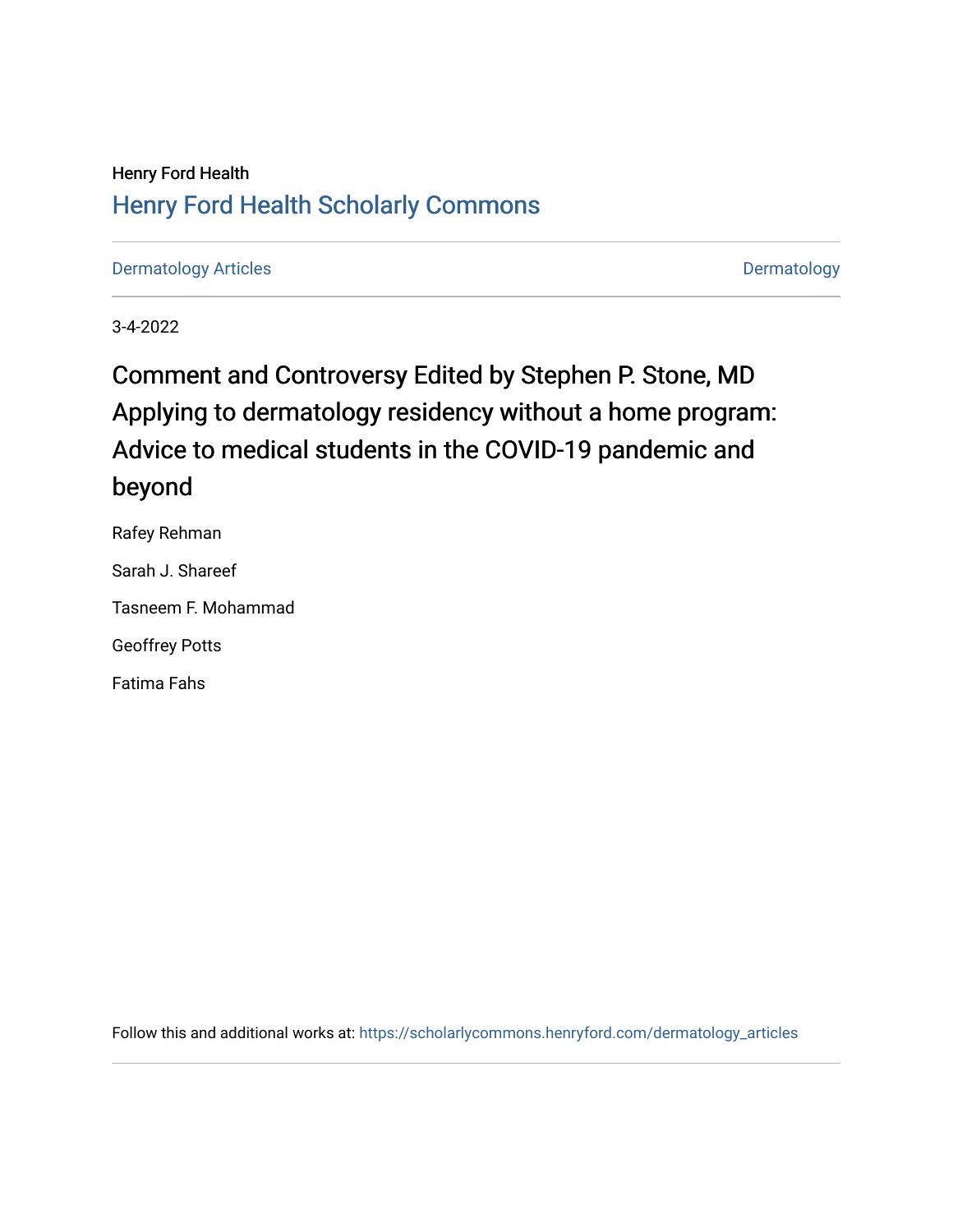

**Comment and Controversy**

# **Comment and Controversy Edited by Stephen P. Stone, MD Applying to dermatology residency without a home program: Advice to medical students in the COVID-19 pandemic and beyond**

**Rafey Rehman, BS<sup>a</sup> , Sarah J. Shareef, BS<sup>b</sup> , Tasneem F. Mohammad, MD<sup>c</sup> , Geoffrey Potts, MD<sup>d</sup> , Fatima Fahs, MDd,<sup>∗</sup>**

<sup>a</sup> *Oakland University William Beaumont School of Medicine, Rochester, Michigan, USA*

<sup>b</sup> *Michigan State University College of Human Medicine, East Lansing, Michigan, USA*

<sup>c</sup> *Department of Dermatology, Henry Ford Hospital, Detroit, Michigan, USA*

<sup>d</sup> *Department of Dermatology, Wayne State University, Detroit, Michigan, USA*

**Abstract** Dermatology has historically been one of the most competitive residencies for matching. Successful candidates generally have stellar United States Medical Licensing Examination (USMLE) scores, often with significant amounts of research and excellent letters of recommendation.<sup>[1,2](#page-3-0)</sup> One factor often overlooked is the importance of having mentors in the field, as they have experience guiding successful applicants and can provide great insight for what residency programs are looking . While many mentor-mentee relationships naturally occur due to home affiliations, students who do not have home dermatology programs (NHDPs) may struggle to form these relationships and subsequently obtain proper guidance. Unfortunately, the COVID-19 pandemic has made it even more challenging for NHDPs given limited shadowing and away rotation opportunities. Wee share advice on how NHDPs can form strong mentor-mentee relationships during the COVID-19 pandemic and beyond in order to obtain the proper guidance needed to match into dermatology.

© 2022 Elsevier Inc. All rights reserved.

During the preclinical years, NHDPs should attempt to reach out to their medical school's alumni who have matched into dermatology residency programs, as alumni have experience navigating the school's curriculum while maximizing dermatology exposure. They can provide guidance on contacting local physicians and potential research opportunities. If available, dermatology residency advisors at the

∗ Corresponding author. *E-mail address:* [ffahs@hamzavi.com](mailto:ffahs@hamzavi.com) (F. Fahs).

<https://doi.org/10.1016/j.clindermatol.2022.01.003> 0738-081X/© 2022 Elsevier Inc. All rights reserved. medical school may also provide similar information. Additionally, NHDPs should consider reaching out to nearby dermatology residency programs to shadow attendings. Over time, NHDPs can develop professional relationships with these physicians and ask to formally become their mentees. If internal mentor-mentee programs exist, NHDPs can ask to join these initiatives. While working alongside attendings, NHDPs will naturally provide opportunities to connect with and learn from residents or students from other medical schools as well. Residents can be a great source of informa-

Please cite this article as: R. Rehman et al., Applying to dermatology residency without a home program: Advice to medical students in the COVID-19 pandemic and beyond, Clinics in Dermatology, <https://doi.org/10.1016/j.clindermatol.2022.01.003>

Clinics in Dermatology

Downloaded for Anonymous User (n/a) at Henry Ford Hospital / Henry Ford Health System (CS North America) from ClinicalKey.com by<br>Elsevier on April 28, 2022. For personal use only. No other uses without permission. Copyrigh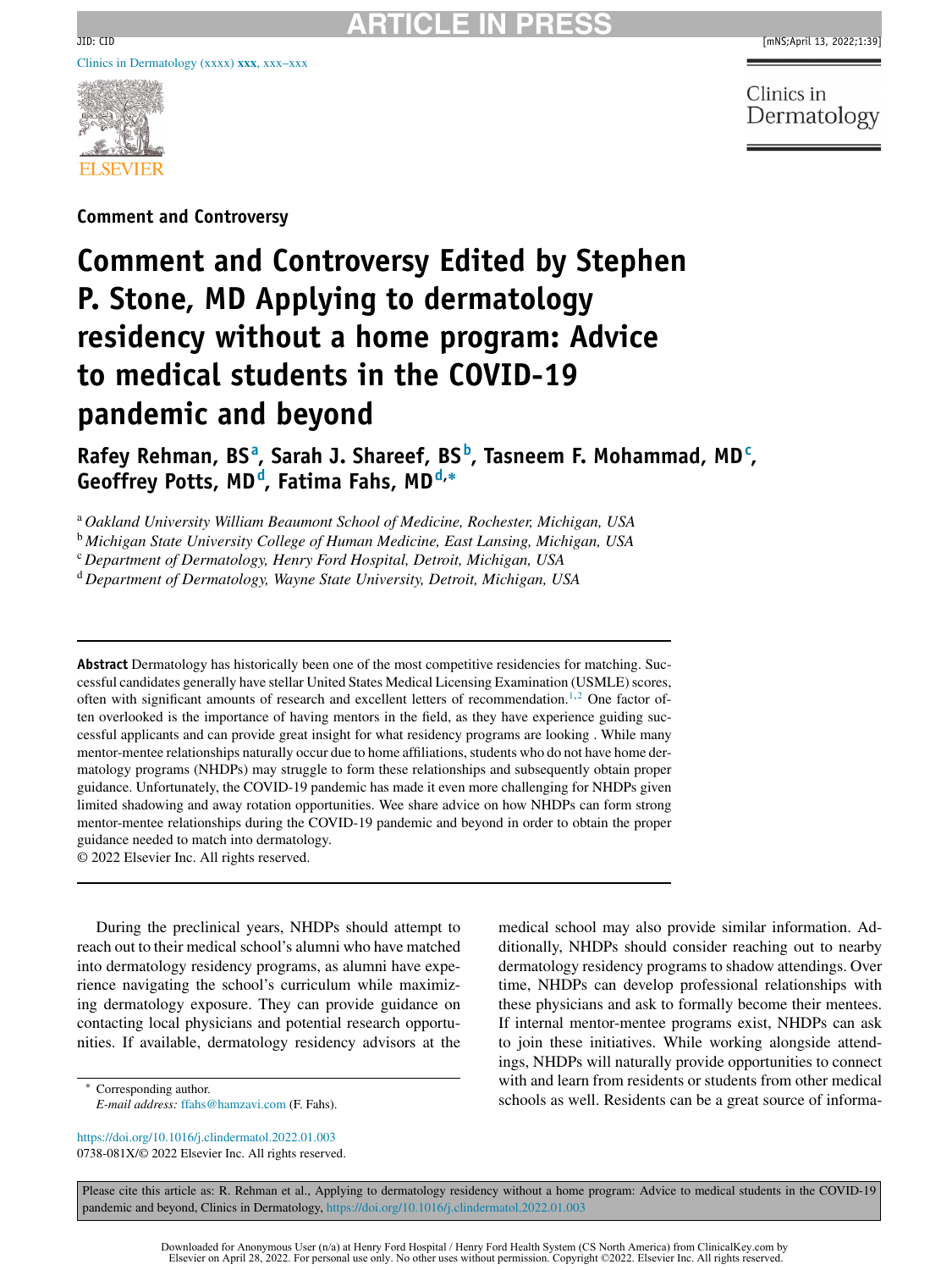#### <span id="page-2-0"></span>**ARTICLE IN PRESS** JID: CID [mNS;April 13, 2022;1:39]

| Mentorship opportunities                                              | Examples                                                                                                                                                                                                                                                                                                                                                                                                                                                                                                                                                                                                                     |
|-----------------------------------------------------------------------|------------------------------------------------------------------------------------------------------------------------------------------------------------------------------------------------------------------------------------------------------------------------------------------------------------------------------------------------------------------------------------------------------------------------------------------------------------------------------------------------------------------------------------------------------------------------------------------------------------------------------|
| Alumni who matched into dermatology or dermatology residency advisors | • Inquire about opportunities to maximize<br>dermatology exposure while balancing<br>medical school responsibilities.<br>• Request to be connected with faculty at<br>different institutions who can provide<br>mentorship.                                                                                                                                                                                                                                                                                                                                                                                                  |
| Local dermatology programs                                            | • Shadow or work with faculty on a routine<br>basis and ask to become a mentee.<br>• Inquire about formal mentorship<br>opportunities at neighboring institutions.<br>• Become acquainted with residents,<br>especially those who were former NHDPs,<br>and obtain their perspectives.                                                                                                                                                                                                                                                                                                                                       |
| Research                                                              | • Work with dermatology faculty at different<br>institutions on research projects and ask to<br>become their mentee.<br>• Attend research conferences to learn about<br>topics of interest and reach out to<br>presenters.<br>• Participate in research fellowships and<br>work closely with designated faculty.                                                                                                                                                                                                                                                                                                             |
| Social media                                                          | • Search #DermTwitter and follow accounts<br>such as @derminterest to find and engage<br>in conversations with dermatology faculty.<br>• Engage with dermatology residency social<br>media accounts to attend events specific to<br>each program.<br>• Use Instagram to learn about mentorship<br>and fellowship opportunities on the<br>Dermatology Interest Group Association<br>page and dermatology residency program<br>pages.<br>• Use resources listed on the Dermatology<br>Interest Group Association accounts, such<br>as the Research Fellowship Spreadsheet, <sup>5</sup><br>to locate fellowship opportunities. |

**Table 1** Strategies that NHDPs can use to find mentorship opportunities during the COVID-19 pandemic and beyond.

tion, as they recently went through the process, and some residents may be former NHDPs themselves.

Another avenue for NHDPs to obtain mentorship is through research. By working closely with the dermatology faculty on research projects, NHDPs can develop professional relationships and obtain mentorship. To find these research opportunities, NHDPs can ask residents or attendings at neighboring institutions with whom they have worked . Although some opportunities may not work out initially, persistence, time, and ingenuity are needed. Alternatively, NHDPs can email experts who specialize in different areas of dermatology or conference presenters to see if they have opportunities for becoming involved in research. Given that many conferences are virtual due to the COVID-19 pandemic, the latter option has become more popular. Lastly, NHDPs can complete research rotations or fellowships at different institutions which can allow them to develop strong relationships with faculty.

Another interesting avenue to form mentor-mentee relationships is through social media platforms such as Twitter and Instagram. For example, NHDPs can use Twitter to engage in discussions with dermatology faculty and find men-torsby searching #DermTwitter.<sup>[3](#page-3-0)</sup> This method enables users to identify faculty with shared interests and provides them

Please cite this article as: R. Rehman et al., Applying to dermatology residency without a home program: Advice to medical students in the COVID-19 pandemic and beyond, Clinics in Detroited By https://den.org/10.1016/i.jp/02022. Exercise of Detroited By Andel<br>Elsevier on April 28, 2022. For personal use only. No other uses without permission. Copyright ©2022. Elsevier